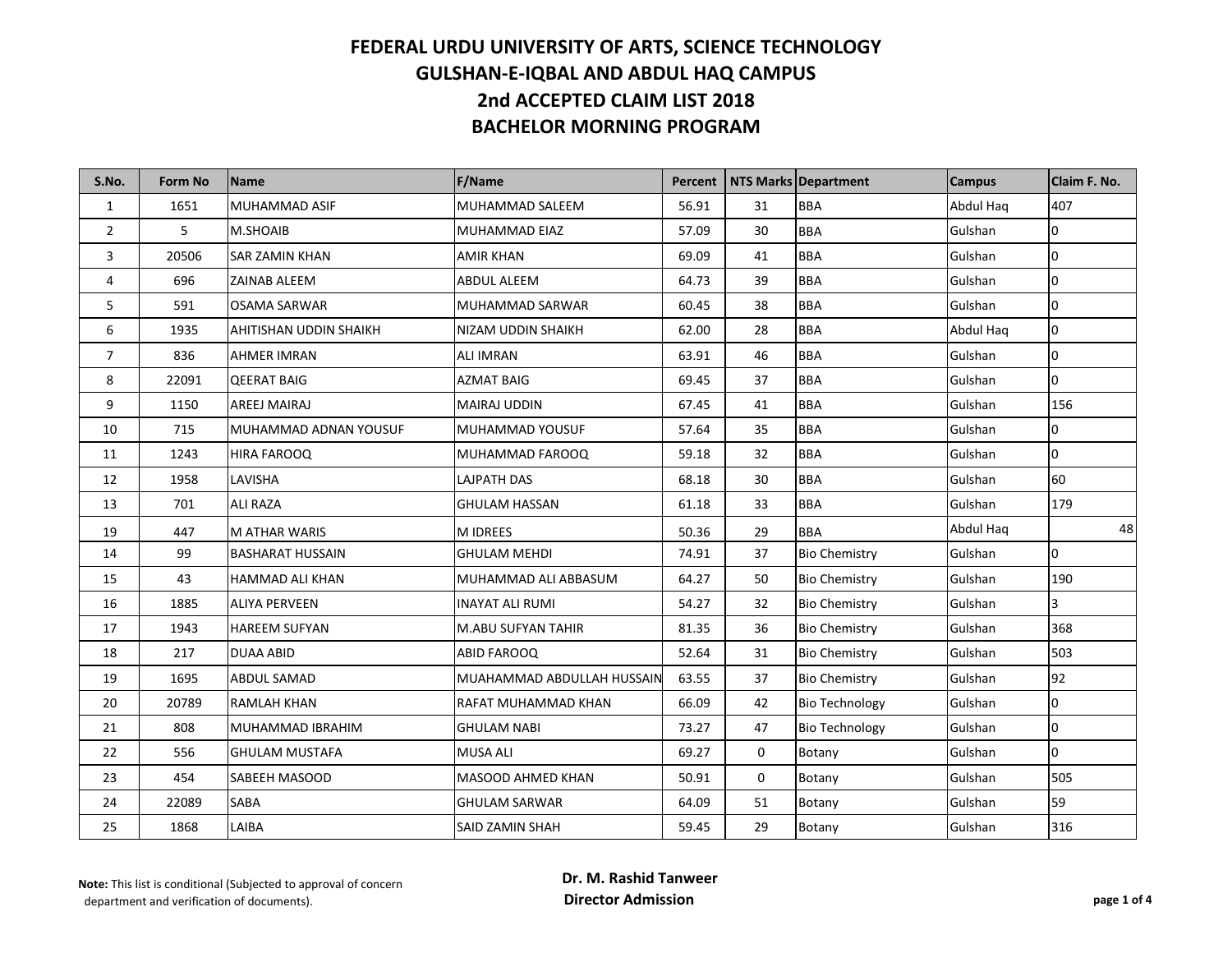| S.No. | <b>Form No</b> | Name                       | <b>F/Name</b>             | Percent |                  | NTS Marks Department    | <b>Campus</b> | Claim F. No.   |
|-------|----------------|----------------------------|---------------------------|---------|------------------|-------------------------|---------------|----------------|
| 26    | 942            | <b>MARIA RAFIQUE</b>       | <b>RANA M RAFIQUE</b>     | 50.18   | $\mathbf 0$      | Botany                  | Gulshan       | 369            |
| 27    | 1556           | <b>WAJEEHA KHAEEQ</b>      | MOHD KHALEEQ ALAM         | 59.27   | 24               | Botany                  | Gulshan       | $\overline{0}$ |
| 28    | 651            | AREEBA ANSARI              | <b>ABDUL HAMEED</b>       | 59.55   | 0                | Botany                  | Gulshan       | $\overline{0}$ |
| 29    | 770            | <b>WALEEM KHAN</b>         | <b>SHER NADIR</b>         | 60.00   | $\mathbf 0$      | Botany                  | Gulshan       | $\overline{0}$ |
| 30    | 1245           | RAMSHA RAYYAZ              | <b>FAYYAZ UR RAHEEM</b>   | 52.09   | $\mathbf 0$      | Botany                  | Gulshan       | 191            |
| 31    | 1128           | <b>IFRA AAMIR</b>          | <b>AAMIR AZIZ</b>         | 55.91   | 34               | Botany                  | Gulshan       | 434            |
| 32    | 20997          | <b>QIRAT AHMED</b>         | <b>SYED ABDUL RAB</b>     | 56.82   | 0                | Botany                  | Gulshan       | 185            |
| 33    | 1327           | <b>SEHAR FAZEEN</b>        | MUHAMMAD AHMED            | 64.27   | $\mathbf 0$      | Botany                  | Gulshan       | $\overline{0}$ |
| 34    | 1802           | UNAIZA BINT E MINHAS       | <b>SYED MINHAS AKHTER</b> | 65.27   | 28               | Botany                  | Gulshan       | 164            |
| 35    | 995            | RIDA JAWAID                | MUHAMMAD JAWAID KHAN 5    | 50.73   | $\mathbf 0$      | Botany                  | Gulshan       | 398            |
| 36    | 20087          | RAMSHA ZAHID               | ZAHID IQBAL               | 62.45   | 28               | Botany                  | Gulshan       | 512            |
| 37    | 1980           | MUHAMMAD ANAS KHAN         | SAID MUHAMMAD             | 66.55   | 0                | Botany                  | Gulshan       | $\overline{0}$ |
| 38    | 886            | SAIRA BATOOL               | <b>IBADULLAH HATIM</b>    | 53.36   | $\mathbf 0$      | Botany                  | Gulshan       | $\overline{0}$ |
| 39    | 359            | <b>ZARISHA KHAN</b>        | M ABID KHAN               | 54.55   | 0                | Botany                  | Gulshan       | $\overline{0}$ |
| 40    | 829            | <b>YUSRA</b>               | MUHAMMAD ASLAM            | 55.00   | 32               | <b>BS Commerce</b>      | Abdul Haq     | 35             |
| 41    | 23522          | Syed Muhammad Arshad Raza  | Syed kousar hussain shah  | 65.00   | 40               | Chemistry               | Gulshan       | $\overline{0}$ |
| 42    | 732            | <b>HAFIZA WARDAH SIRAJ</b> | MUHAMMAD SIRAJ            | 55.09   | 36               | Chemistry               | Gulshan       | $\overline{0}$ |
| 43    | 257            | <b>LARAIB MARYAM</b>       | M.SHAKEEL AFSAR           | 59.00   | 34               | <b>Computer Science</b> | Gulshan       | $\overline{0}$ |
| 44    | 211            | <b>SOBIA</b>               | MUHMOOAD ALAM             | 49.00   | 31               | Economics               | Abdul Hag     | $\overline{0}$ |
| 45    | 502            | <b>SHAHRUKH</b>            | ABDUL RAZZAQ              | 62.45   | 20               | Economics               | Abdul Hag     | $\overline{0}$ |
| 46    | 501            | <b>KASHIF IQBAL</b>        | MUHAMMAD IQBAL            | 62.36   | 23               | Economics               | Abdul Haq     | $\overline{0}$ |
| 47    | 91             | <b>RAHEEL SHEIKH</b>       | SHAIKH RASHID AHMED       | 45.91   | 0                | Economics               | Abdul Hag     | $\overline{0}$ |
| 48    | 801            | SHAFAQ SALEEM              | MUHAMMAD SALEEM           | 56.27   | 0                | Education               | Abdul Hag     | $\overline{0}$ |
| 49    | 20468          | <b>ABDUL AHAD</b>          | <b>KHALID HUSSAIN</b>     | 46.73   | $\mathbf 0$      | English                 | Abdul Haq     | $\overline{0}$ |
| 50    | 251            | <b>CYNTHIA ROSE</b>        | <b>WILLIAM SALEEM</b>     | 50.00   | $\boldsymbol{0}$ | English                 | Abdul Haq     | 190            |
| 51    | 1869           | <b>HASSAN AHMED</b>        | <b>SALMAN SULTAN</b>      | 54.27   | $\mathbf 0$      | Geography               | Gulshan       | $\overline{0}$ |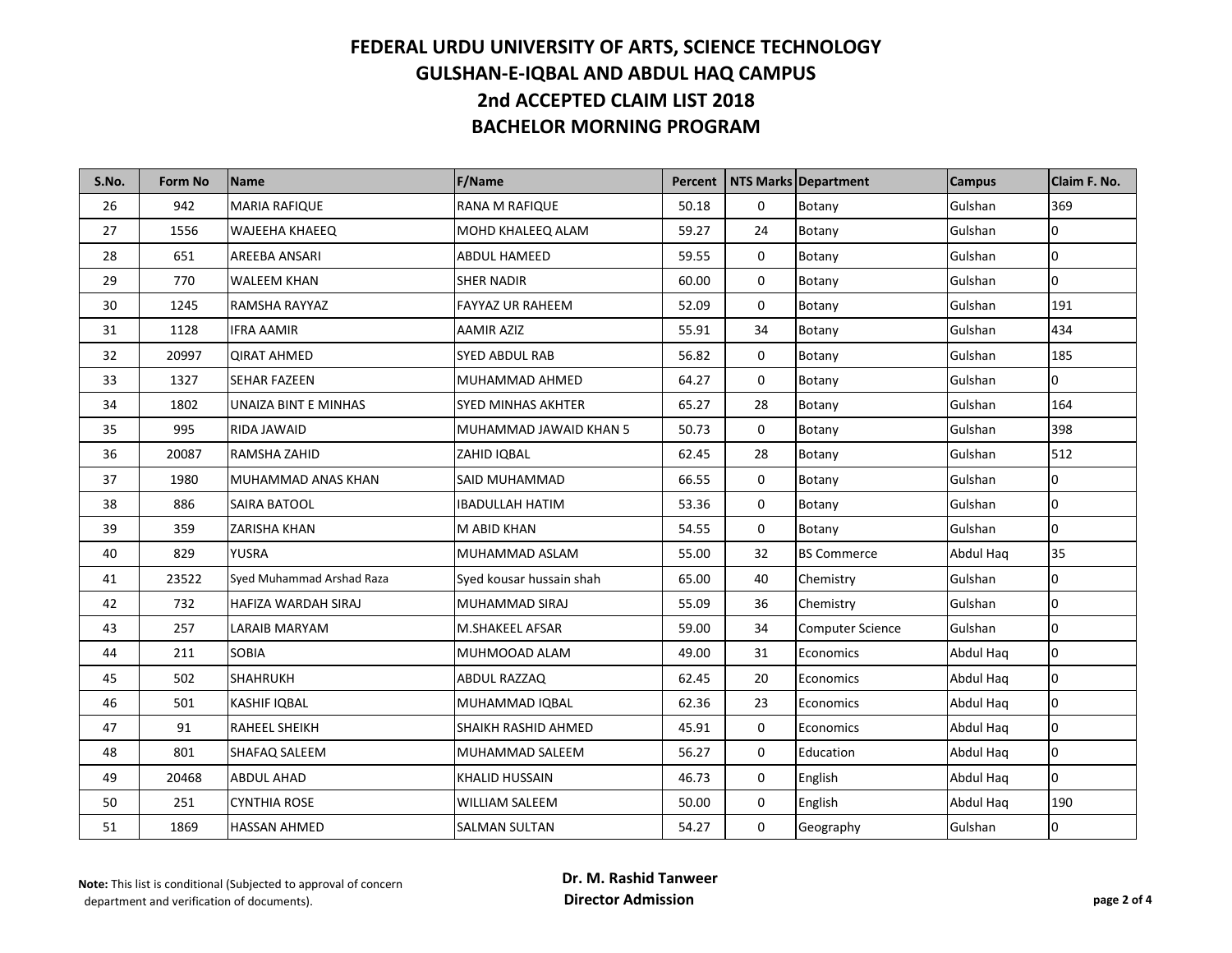| S.No. | <b>Form No</b> | Name                        | <b>F/Name</b>               | Percent |    | NTS Marks Department           | <b>Campus</b> | Claim F. No.   |
|-------|----------------|-----------------------------|-----------------------------|---------|----|--------------------------------|---------------|----------------|
| 52    | 719            | <b>HUMAIRA ASGHAR</b>       | MUHAMMAD SAGHIR ALI         | 58.27   | 33 | Geography                      | Gulshan       | 367            |
| 53    | 1932           | <b>FABEEHA KHAN</b>         | ABDUL KALAM KHAN            | 50.00   | 0  | Geography                      | Gulshan       | 192            |
| 54    | 346            | FAZL-E-JAMIL                | MUHAMMAD NAEAZ KHAN         | 71.00   |    | Geography                      | Gulshan       | 283            |
| 55    | 728            | <b>FARIHA MAZHAR</b>        | MAZHAR IQBAL                | 50.00   | 29 | Geography                      | Gulshan       | 249            |
| 56    | 24544          | aliya kunwal                | fida hussain                | 65.00   | 0  | Geography                      | Gulshan       | $\overline{0}$ |
| 57    | 888            | DANIYAL MUHAMMAD            | MUHAMMAD YOUSAF             | 50.00   | 0  | Geography                      | Gulshan       | 0              |
| 58    | 20095          | <b>GHULAM ABBAS</b>         | GHULAM SARWAR               | 57.18   | 39 | Geology                        | Gulshan       | 58             |
| 59    | 1504           | MANZOOR ALAM                | MUHAMMAD BASHIR             | 53.91   | 17 | Geology                        | Gulshan       | $\overline{0}$ |
| 60    | 960            | <b>GHAYOOR AHMED</b>        | ABDULHALEEM                 | 61.73   | 28 | Geology                        | Gulshan       | 390            |
| 61    | 365            | MUHAMMAD ZUBAIR             | MOIN-UD-DIN                 | 46.00   | 0  | <b>International Relations</b> | Abdul Hag     | 0              |
| 62    | 22453          | SHAIKH MUHAMMAD AZHAR UDDIN | SHAIKH MUHAMMAD NAEEM UDDI  | 57.27   | 42 | <b>International Relations</b> | Abdul Haq     | 311            |
| 63    | 1107           | AJAZ-UR-REHMAN              | <b>GUL MUHAMMAD</b>         | 56.00   | 0  | <b>International Relations</b> | Abdul Haq     | 0              |
| 64    | 283            | <b>IORA</b>                 | <b>JAMIL PARACHA</b>        | 82.00   | 0  | <b>International Relations</b> | Abdul Haq     | 0              |
| 65    | 645            | <b>KHAN ZAIB KHAN</b>       | JEHANZAIB                   | 67.00   | 0  | <b>International Relations</b> | Abdul Haq     | 346            |
| 66    | 777            | Usama-bin-tayyab            | M-tayyab-khan               | 66.00   | 0  | <b>Islamic History</b>         | Abdul Hag     | 431            |
| 67    | 1983           | SHAHBAZ YASIN               | MUHAMMAD YASIN              | 45.55   | 0  | <b>Islamic History</b>         | Abdul Haq     | 472            |
| 68    | 372            | ERUM ABDUL MAJEED           | <b>ABDUL MAJEED</b>         | 65.00   | 27 | <b>Mass Communication</b>      | Abdul Haq     | 0              |
| 69    | 831            | MUHAMMAD ALI                | ZAKIR HUSSAIN               | 62.64   | 0  | <b>Mathematics</b>             | Gulshan       | 176            |
| 70    | 468            | SAHRISH NISHAT              | SHAFE MUHAMMAD MUSHARRAF    | 52.36   | 30 | <b>Mathematics</b>             | Gulshan       | 0              |
| 71    | 997            | MUHAMMAD ABIDEEN            | HUSSAIN                     | 47.27   | 0  | Pakistan Studies               | Abdul Haq     | 10             |
| 72    | 679            | AQIB ZAFAR SIDDIQUI         | <b>QUAID ZAFAR SIDDIQUI</b> | 52.91   | 0  | Physics                        | Gulshan       | 0              |
| 73    | 466            | <b>SAMEEN ZEHRA</b>         | <b>RASHID HUSSAIN</b>       | 74.94   | 28 | Physics                        | Gulshan       | 0              |
| 74    | 15564          | MUHAMMAD BILAL              | MUHAMMAD AHMED              | 67.00   | 0  | Physics                        | Gulshan       | 0              |
| 75    | 618            | <b>MEHDI ALI</b>            | <b>DOSTDAR ALI</b>          | 55.00   | 0  | Physics                        | Gulshan       | 0              |
| 76    | 344            | <b>NEHA ZAFAR</b>           | SYED MD ZAFAR ALAM          | 56.91   | 28 | Physics                        | Gulshan       | 0              |
| 77    | 1120           | UMAIR KHALID                | <b>KHALID HUSSAIN</b>       | 57.09   | 28 | Physics                        | Gulshan       | 0              |